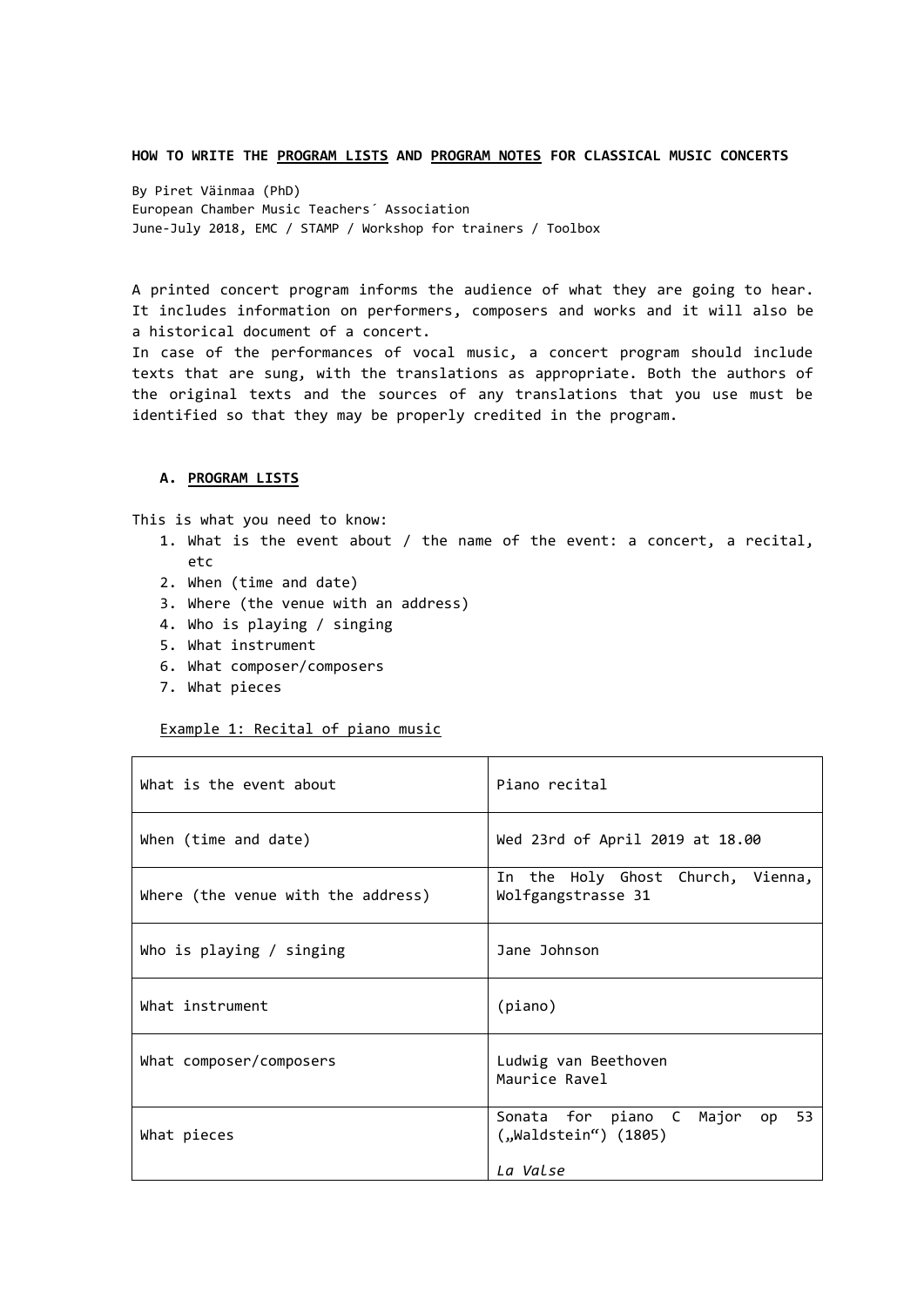The trickiest part is to write the title of the piece correctly and with full infromation about the work.

If a title is based on the works genre, use the following form:

Ludwig van Beethoven (1770-1827) - Sonata No 21 **C Major op 53 ("Waldstein")(1805)**

- 1. Composers´ name should be correctly spelled, and with birth and death dates in parentheses (1770-1827)
- 2. Number of the Sonata No 21
- 3. Key of the work (C Major)
- 4. Opus number (op 53) is added for identifying the works. Opus numbers are used to catalog the works of the classical music composers.
- 5. Additional title or nickname of the work is added in quotes and parentheses ("Waldstein").
- 6. The year of creation (1805) is added in parentheses after the title of the work.
- 7. If you are performing a piece with separate movements, please write the movements in the program list. Movement titles in are italicized:

```
Allegro con brio
Introduzione. Adagio molto
Rondo. Allegretto moderato – Prestissimo
```
If the title is unique and given in original language, use Italic:

Maurice Ravel (1875 -1937) - *La Valse* (1920)

The information on the program list should look like this:

```
PIANO RECITAL
Wed 23rd of April 2019 at 18.00
In the Holy Ghost Church, Vienna, Wolfgangstrasse 31
Jane Johnson (piano)
Ludwig van Beethoven (1770-1827) - Sonata no 21 C Major op 53 ("Waldstein") (1805)
       Allegro con brio
       Introduzione. Adagio molto
       Rondo. Allegretto moderato – Prestissimo
Maurice Ravel (1875 -1937) - La Valse (1920)
```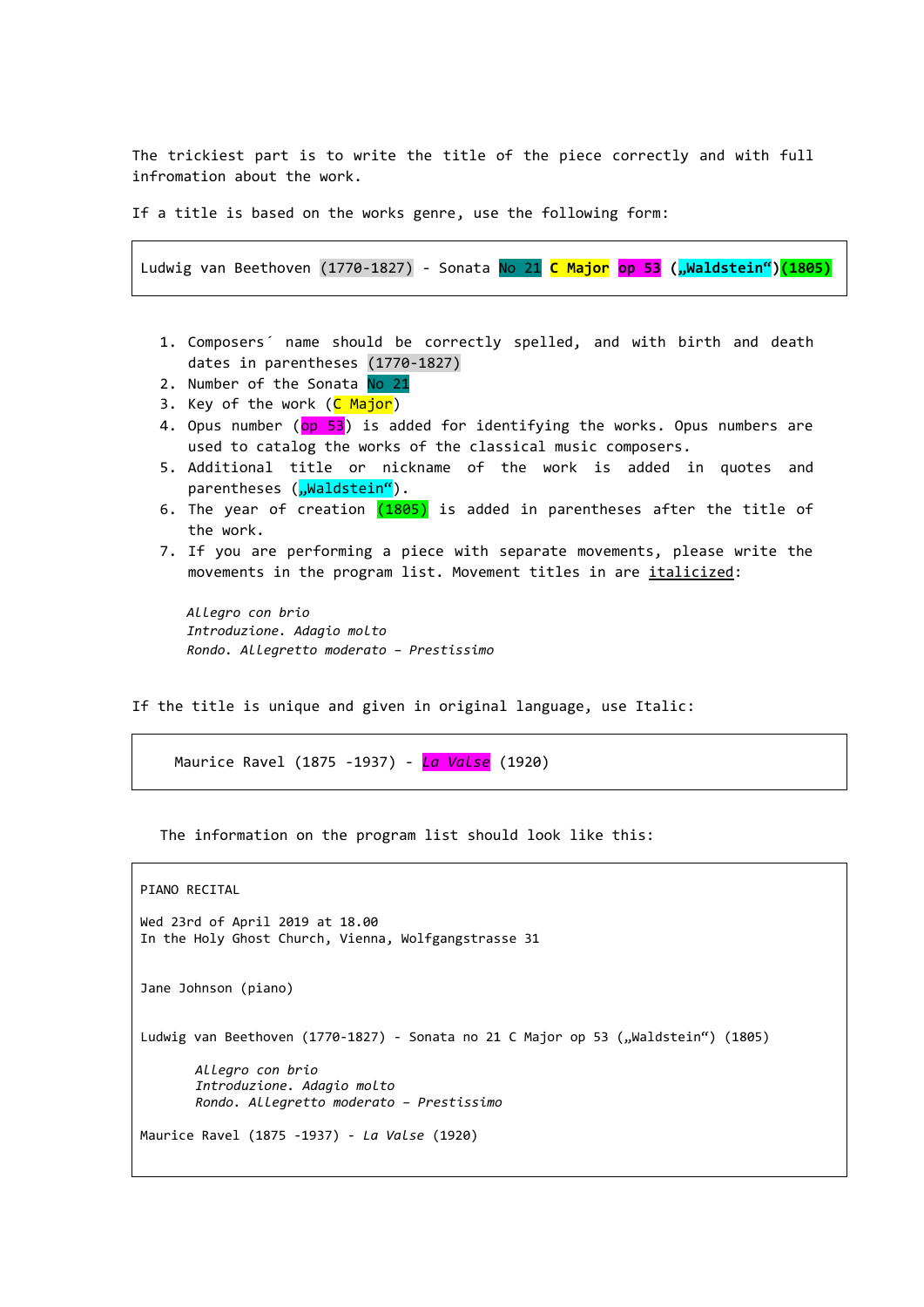| 1.What is the event about                | Song recital                                            |
|------------------------------------------|---------------------------------------------------------|
| 2. When (time and date)                  | Sun 1st of June 2019 at 18.00                           |
| 3. Where<br>(the venue with the address) | In the Holy Ghost Church, Vienna,<br>Wolfgangstrasse 31 |
| 4. Who is playing / singing              | Matthew Mason, Jane Johnson                             |
| 5. What instrument / voice               | (baritone), (Piano)                                     |
| 6. What composer/composers               | Franz Schubert                                          |
| 7. What pieces                           | Die schöne Müllerin                                     |

In case of vocal music, like *lied*, art song and choral works, please write all the names of the separate songs in the program list. On a separate page, please include the original texts of the songs and their translations. Don't forget to add the author of the texts and authors of the translations you use!

The information on the program list should look like this:

SONG RECITAL Sun 1st of June 2019 at 18.00 In the Holy Ghost Church, Vienna, Wolfgangstrasse 31 Franz Schubert (1797-1828) – *Die schöne Müllerin* op. 25, D 795 1. Das Wandern 2. Wohin? 3. Halt! 4. Danksagung an den Bach 5. Am Feierabend 6. Der Neugierige 7. Ungeduld 8. Morgengruss 9. Des Müllers Blumen 10. Tränenregen 11. Mein! 12. Pause 13. Mit dem grünen Lautenbande 14. Der Jäger 15. Eifersucht und Stolz 16. Die liebe Farbe 17. Die böse Farbe 18. Trockne Blumen 19. Der Müller und der Bach 20. Des Baches Wiegenlied Matthew Mason, baritone Jane Johnson, piano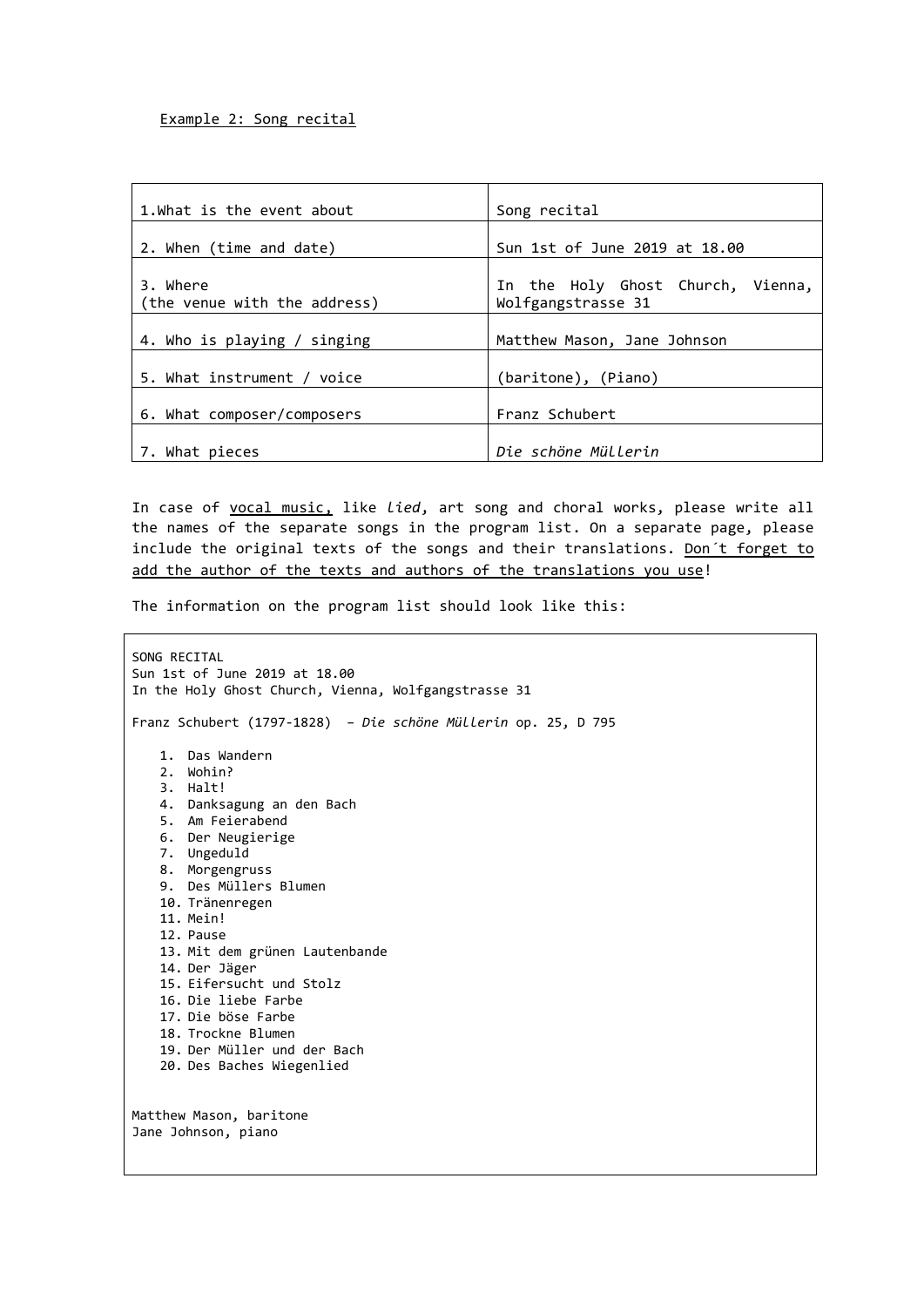(Note: The performers may be mentioned above or below the works.)

The page of the texts and translations should look like this:

Franz Schubert (1797-1828) - *Die Schöne Müllerin*, op. 25, D 795

Text by [Wilhelm Müller](https://www.allmusic.com/artist/wilhelm-m%C3%BCller-mn0002200493) (1794 –1827), translation by Celia Sgroi

1. Das Wandern

Das Wandern ist des Müllers Lust, Das Wandern! Das muß ein schlechter Müller sein, Dem niemals fiel das Wandern ein, Das Wandern. Vom Wasser haben wir's gelernt, Vom Wasser! Das hat nicht Rast bei Tag und Nacht, Ist stets auf Wanderschaft bedacht, Das Wasser. Das sehn wir auch den Rädern ab, Den Rädern! Die gar nicht gerne stille stehn, Die sich mein Tag nicht müde drehn, Die Räder. Die Steine selbst, so schwer sie sind, Die Steine! Sie tanzen mit den muntern Reihn Und wollen gar noch schneller sein, Die Steine. O Wandern, Wandern, meine Lust, O Wandern! Herr Meister und Frau Meisterin, Laßt mich in Frieden weiterziehn Und wandern.

1. Wandering

Wandering is the miller's joy, Wandering! A man isn't much of a miller, If he doesn't think of wandering, Wandering! We learned it from the stream, The stream! It doesn't rest by day or night, And only thinks of wandering, The stream! We also see it in the mill wheels, The mill wheels! They'd rather not stand still at all and don't tire of turning all day, the mill wheels! Even the millstones, as heavy as they are, The millstones! They take part in the merry dance And would go faster if they could, The millstones! Oh wandering, wandering, my passion, Oh wandering! Master and Mistress Miller, Give me your leave to go in peace, And wander!

2. Wohin? etc.

(Translation: http://www.gopera.com/lieder/translations/schubert\_795.pdf)

NB! For presenting texts next to on another, activate the texts you want to present and use the 'page layout'- 'columns' in MS Word format.

\_\_\_\_\_\_\_\_\_\_\_\_\_\_\_\_\_\_\_\_\_\_\_\_\_\_\_\_\_\_\_\_\_\_\_\_\_\_\_\_\_\_\_\_\_\_\_\_\_\_\_\_\_\_\_\_\_\_\_\_\_\_\_\_\_\_\_\_\_\_\_\_\_\_\_\_\_\_\_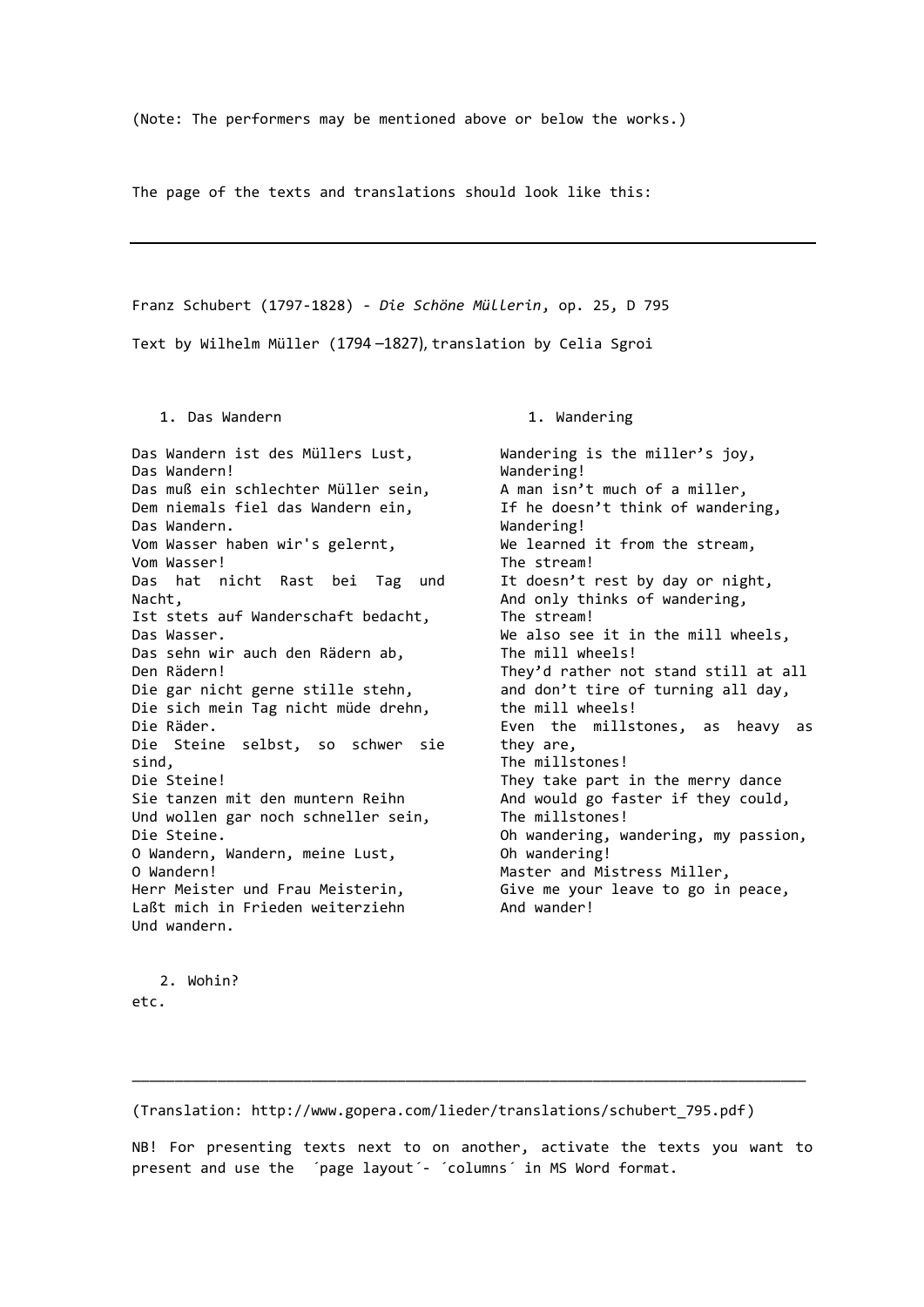#### **B. PROGRAM NOTES**

Program notes engagingly describe the works being performed and the histories and personalities behind the music. They give your audience information on the composer(s), pieces, context, expectations and interpretation.

Program notes may be organised in separate sections:

- a) A brief introduction to the composer
- b) Information about the historical context of the pieces the audience is about to hear
- c) Descriptions of the works
- d) Information about the performers
- e) Other e.g. expectations or history of the interpretation fo the particular piece, interesting facts on the instruments, a brief history of the venue etc.

The most important part of the program notes is the information about composers and works to be performed. Some basic questions you might want to answer, include:

- a) Where was the composer born (where did he/she die)?
- b) What is the composer best known for? What is his/her most significant contribution to the music history?
- c) When was the piece written? What else was going in the composers´ life?
- d) Did the composer write any similar works / works in the same genre or form?

Further details on the works:

- a) Titles of the movements of the pieces
- b) Structure or form of the pieces
- c) Explanation of any possible terminology/jargon that the average listener would not know
- d) Anything you would like the listener to listen or pay attention to during the performance

Citations:

If you use any text written not by yourself, please cite your sources.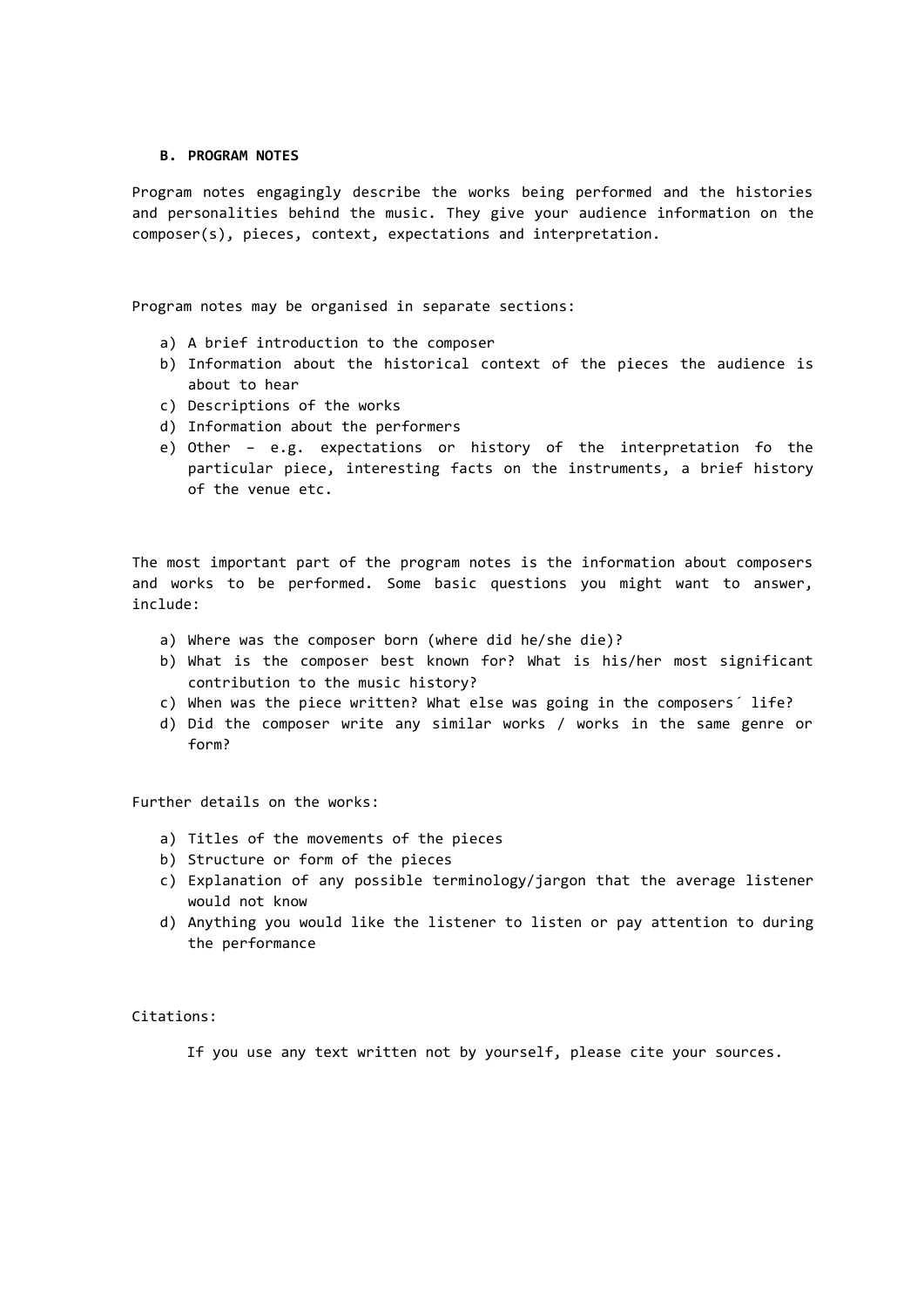#### **APPENDIX 1:**

### **SOURCES OF INFORMATION:**

Information of classical composers and their works:

[Oxford Music Online](Includes%20Grove%20Music%20Online,%20the%20Oxford%20Dictionary%20of%20Music,%20and%20the%20Oxford%20Companion%20to%20Music)

Translations of the *Lieder* /art songs:

[LiederNet Archive](http://www.lieder.net/lieder/index.html)

<www.gopera.com>

#### Examples of program notes:

Note: Liner notes for recordings give a good description of the work. Scores may also have a brief description of the work included in the front of the score. Best examples can be found online:

[Chicago Symphony Orchestra](https://csosoundsandstories.org/category/program-books/)

[NY Philharmonics](https://nyphil.org/) (Click on *Concerts and tickets/calendar/event details*. Scroll down and download the pdf-file of program notes.)

[Kronos Quartet](http://kronosquartet.org/projects)

[www.earsense.org](http://www.earsense.org/) (a chamber music database that includes program notes for selected works. Search by the composer or by the work. Example: program notes on [Robert Schumann Piano Quintet in E-flat major, Op. 44](https://www.earsense.org/chamberbase/works/detail/?pkey=673) )

### **APPENDIX 2:**

**ONLINE SOURCES FOR WRITING PROGRAM LISTS AND PROGRAM NOTES USED IN THIS ARTICLE:**

<http://libguides.richmond.edu/c.php?g=42252&p=267404>

<https://lib.guides.umd.edu/c.php?g=326879&p=2194305>

<http://uark.libguides.com/c.php?g=78944&p=505485>

#### **APPENDIX 3:**

**EXAMPLE OF A POSTER FOR A PIANO RECITAL (see next page):**